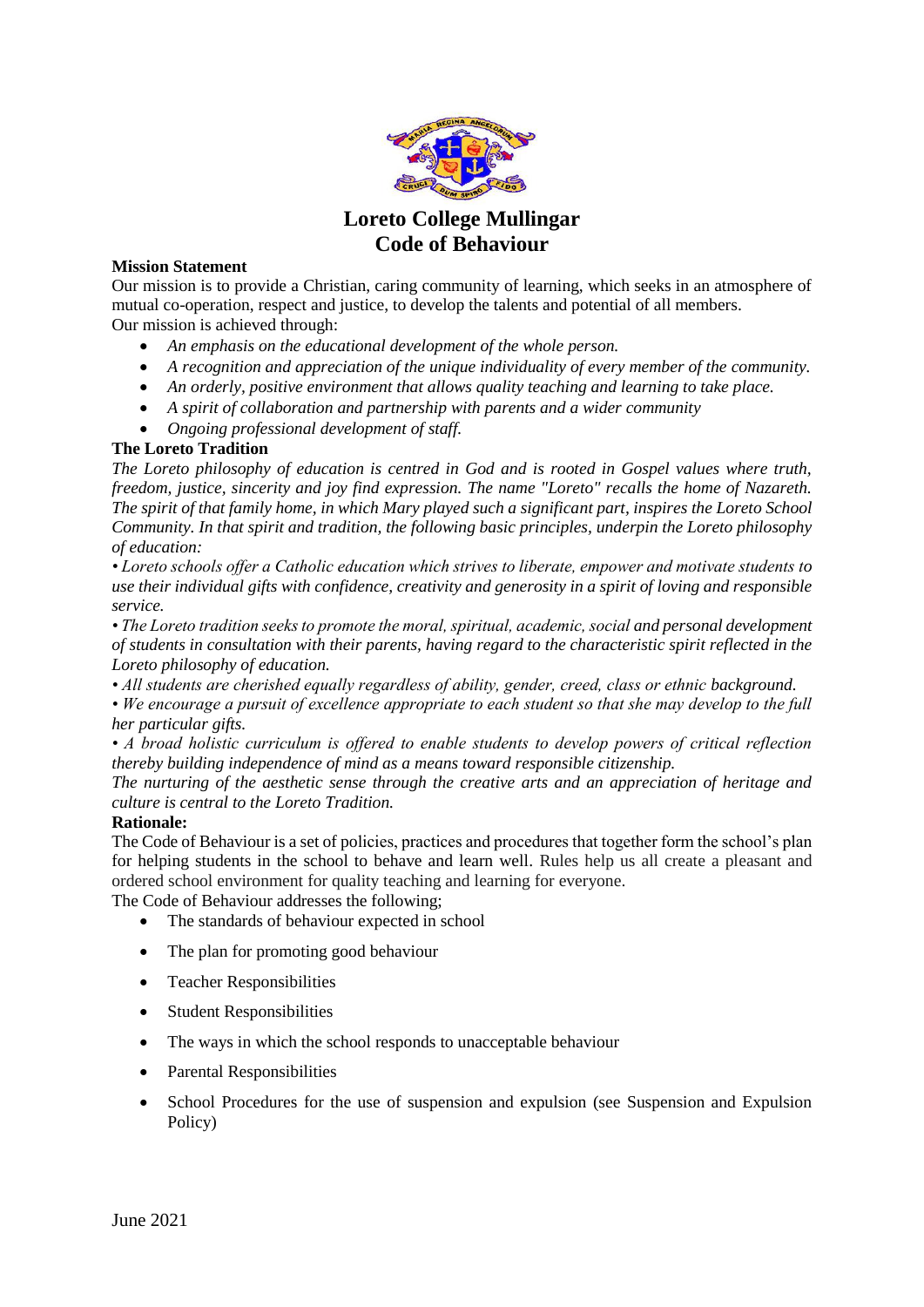## **Scope:**

The Code of Behaviour applies to all students in Junior and Senior Cycle while in school or on any school related activity. This Code was formulated following consultation with students, parents, teachers and the Board of Management and takes cognisance of the Education Act, the Education Welfare Act, Equal Status Act and the Guidelines for schools for Developing a Code of Behaviour (NEWB, 2008). This Policy should be read in conjunction with the Internet Acceptable Use Policy, Substance Use/Misuse Policy, Anti Bullying Policy and the Suspension and Permanent Exclusion Policy.

## **Objectives of our Code of Behaviour:**

- To foster an atmosphere in the school which promotes the holistic development of the student.
- To create a safe and secure learning environment for all students by promoting a sense of mutual respect among all members of the school community.
- To foster good behaviour and self-discipline which allows effective teaching and encourage students to take responsibility for their own learning.
- To have effective procedures in place; this will allow for the day to day running of the school.

### **STANDARDS OF BEHAVIOUR EXPECTED IN SCHOOL: Respect**

- Students are expected to be courteous, respectful and well-mannered to all staff and fellow students at all times.
- Students are expected to apply themselves diligently to their work at all times in order to reach their full potential
- Any behaviour in class that disrupts the work of others is considered a very serious offence. All students have a responsibility to behave in a manner expected by the school.

## **PLAN FOR PROMOTING GOOD BEHAVIOUR**

All students attending Loreto College Mullingar are actively encouraged to make a positive impact on the school community through positive behaviour. In our school, positive behaviour is considered to be a form of training which empowers students to make appropriate choices in a supportive environment. An essential element of this is good, open communication between students, teacher, management, parent(s)/guardian(s) and the Board of Management. The school believes that such an approach will be beneficial for all the partners. The plan for positive behaviour should have due regard for the rights and responsibilities of all parties concerned within the school. Praise and positive consequences are regarded as more important in maintaining a good relationship with students than punishment and negative consequences.

## **Strategies to promote positive behaviour:**

- Verbal praise, praising progress and effort, as well as achievement.
- Teachers modelling expected behaviour and promoting an atmosphere of care and respect between all members of the school community.
- Provision of a weekly SPHE class for every student, which provides opportunity for appropriate discussion and training in promoting positive behaviour.
- Written commendation on homework or tests.
- Positive written comment in official school journal and on school reports.
- Acknowledgements of positive student contributions and achievements, on the intercom system, on notice boards, at assemblies and in school newsletters.
- Positive feedback to parents at Parent Teacher Meetings.
- Acknowledgement of student achievements at annual prize giving.
- Consultation with students promoting *Friendship Week* and *Positive Optimistic Thinking Week*; agreeing rewards with students for better effort and behaviour.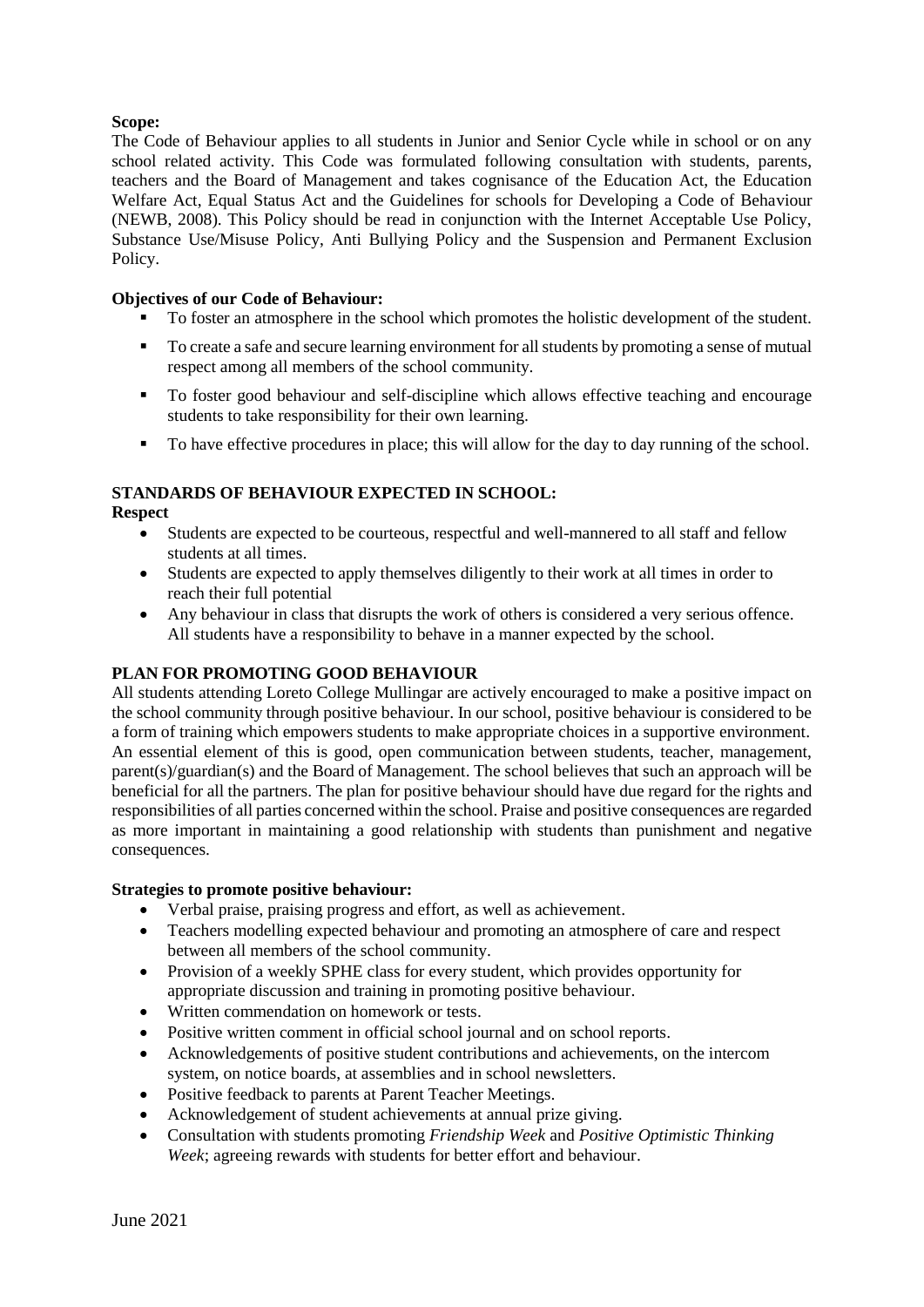- Promoting leadership among students through positions of responsibility including Junior and Senior Prefects, Student Council and 'Big Sister' mentors.
- Promoting social development in encouraging involvement in sport, music, drama, debating, clubs, social justice group and SVP.

## COVID 19 – Protocols& Procedures

Students must adhere to all health advice and Covid 19 protocols and school procedures.

## **Uniform**

The uniform is considered to be an essential part of life in Loreto College. It is visual evidence of the shared responsibility we have for the education of your daughter, a responsibility shared between home and school. We recognise that it may require some sacrifice, but the school expects the full cooperation of parent(s)/guardian(s) to ensure that students are ALWAYS correctly dressed and present themselves neatly.

## **The school uniform consists of the following:**

- Loreto College blue uniform jumper with school crest
- Loreto College blue uniform skirt and/or navy-blue trousers. (Tracksuit material is unacceptable in trousers) It is essential to have spare items so that a replacement item is available if needed.
- Light blue shirt
- Navy blue uniform jacket with school crest
- Plain black opaque tights or plain black knee socks.
- Flat all black, footwear (no particular brand is required). Boots must not be worn.

PE uniform for all junior students consists of a pink hoodie with school crest, a navy crested t-shirt and navy crested tracksuit bottoms or shorts. PE gear must be worn in sports hall at all times. **Runners must be worn. Canvas shoes and Converse runners are not permitted for health and safety reasons, as they provide no ankle support or shock absorption.** 

## **School Uniform Rules and Dress Code:**

Students must wear their school uniform at school and at all school-related activities (unless otherwise directed) and should come to and from school in full uniform. All items of uniform as listed are compulsory. Non-uniform items cannot be worn. It is neither possible nor practical for the school to operate exceptions to this uniform policy, though we acknowledge that there will occasionally be genuine reasons why your daughter may arrive in school not wearing full uniform. To facilitate these exceptional circumstances **a student who cannot wear her uniform on a particular day, must have a note from her parent/guardian explaining the circumstances and present this note to the Principal or Deputy Principal before going to class**. Failure to produce a note will result in parents being contacted by the school. Students may be offered a substitute uniform. Persistent disregard for uniform will result in sanction.

Items of uniform must be replaced when outgrown or worn out. Substitution of non-uniform items or the wearing of worn out or ill-fitting uniform is not acceptable.

**The skirt should be no longer or shorter than knee length.** Items of uniform should not be defaced in any way and if this happens the student will be asked to replace the garment. Items of clothing that do not form part of the uniform may be confiscated and returned at the end of the day on first offence, but on subsequent offences confiscation will be until the end of term.

Sports shoes and tracksuit should be worn for PE and games only and cannot be worn in the classroom. School jackets are to be worn on the way to and from school and are not to be worn in class. Jewellery should be kept to a minimum. Only small stud style earrings are allowed.

**For health and safety reasons, loop or hanging earrings of any kind, nose/tongue studs, eyebrow rings or bars or other items of facial piercing are not permissible under any circumstances.** Parents should be aware that the aftercare required for a new piercing involves a four-week period. Piercings,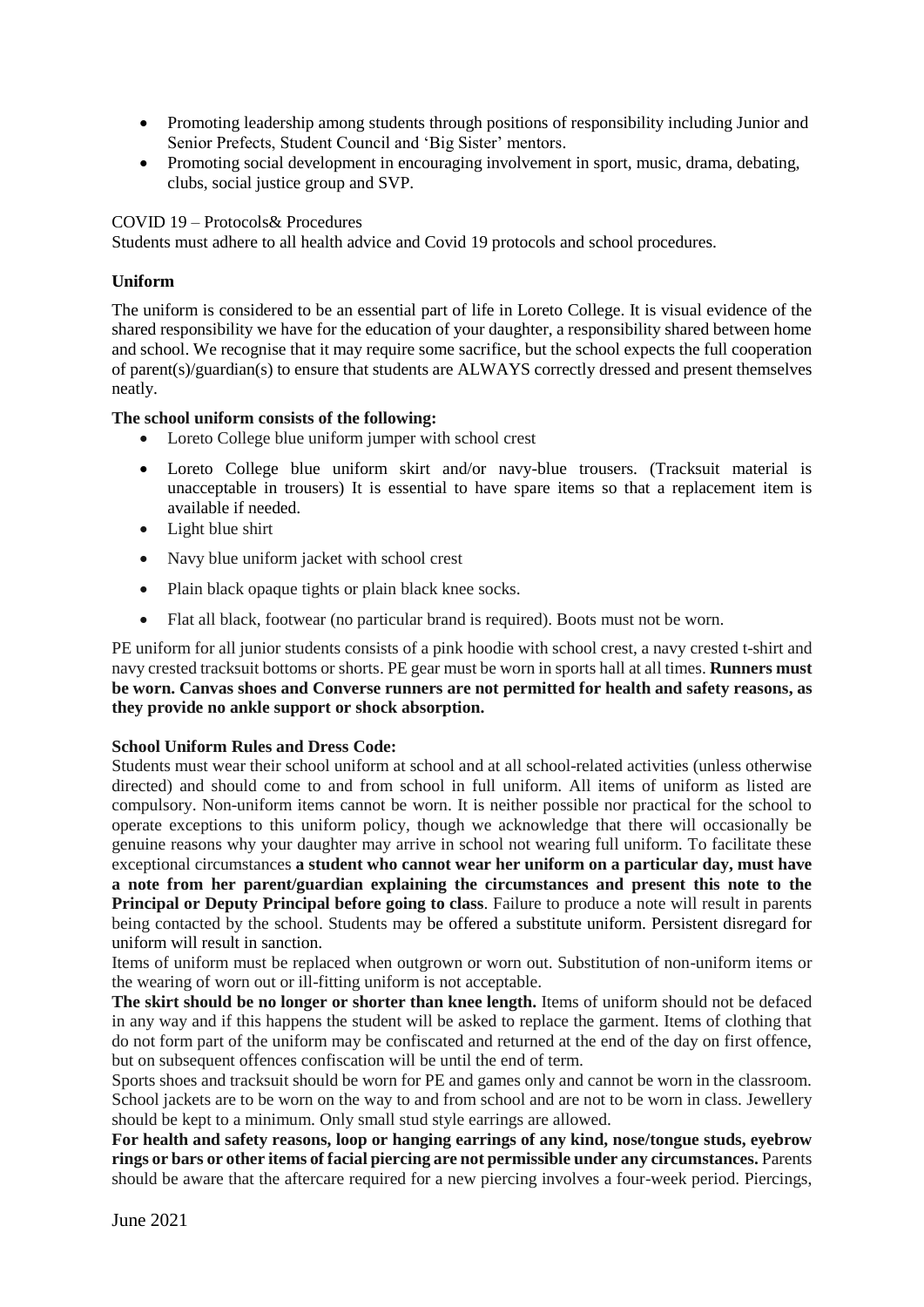therefore, can only occur during the summer vacation, to avoid breaching our school dress code. Only official school badges are permitted. Make-up should be kept to a minimum.

Unnatural hair colouring e.g. pink, red, blue, green, purple etc... is not allowed.

Individuals and teams who are representing the school in debates, sporting activities, educational trips, etc. will not be allowed to participate if there are any of the above-mentioned uniform infringements. Repeated infringement of the uniform code will be viewed as a serious breach of discipline and treated accordingly. Students in breach of the uniform and dress code may not be allowed attend class.

## **Attendance and Punctuality**

**Attendance:** Excellent attendance is essential for the academic and social development of the student. A record of attendance is taken each morning and recorded electronically on the VSware system. This system also keeps a record of punctuality, absences and the reason for absences. An automatic text message will be sent to a designated mobile phone number every morning informing a parent/guardian in the event of his/her daughter's unexplained absence from school. It is the responsibility of the parent/guardian to contact the school office immediately if such a text message is received. **If your daughter is unable to attend school for any reason, we expect a telephone call from a parent/guardian before 9.30am.**

**Punctuality:** All students must be punctual for class. School starts at 9.00am each day and students are expected to be on the school premises no later than 8.55am. **Any student who arrives late, during or after the commencement of the first class in the morning, should present a note from her parent / guardian at the school office stating date, time and reason for lateness.** The student's journal will then be stamped "late" on the appropriate page and the student will be requested to sign the 'late book' before proceeding to class.

**School Absences**: Absence from school due to part time work commitments or holidays seriously undermines academic progress. Parents/Guardians are encouraged to be strict and to allow absence in exceptional circumstances only. The Education Welfare Act (2000) requires a report to be submitted to TUSLA, the child and family agency, if any student is absent for 20 days or more per school year. Section 18, of the Education (Welfare) Act 2000 obliges parents/ guardians to notify the Principal of the school of the reasons for a child's absence. Parents must sign the reason for absence note in the back of the student's journal when the student returns to school. This note should be presented to the school office before 9am on the morning of return to school. Exemptions from P.E. must also be covered by a note.

Please remember:

- **an attendance record is documented on every student's reference on leaving school**
- **every day of absence is recorded (including unexplained absence)**
- **a record of every student's punctuality is made for the duration of her time in school**

**Permission to leave school:** In order to ensure accurate Health and Safety standards in the school it is crucial that any student who has to leave the school premises at any time during the school day is signed in or out in the school office by a parent/guardian**. This must be witnessed by the Principal, Deputy Principal or office staff when a student is leaving the premises.**

All foreseeable appointments (medical, dental, etc.) should be arranged out of school time. Parents should write and sign a note of permission for a student to leave school early stating the time and date of departure. The student should present the note to her teacher when she is leaving class.

Evidence of appointments should be produced as follows:

• Official dental / medical appointment card with student's name, date and time of appointment.

• In the case of emergency appointments only, a parent / guardian may contact the school directly by phone to inform of their daughter's absence.

A parent / guardian should collect the student from the General Office waiting area and sign the student out and should return the student to this area upon signing back in (indicating the time of return). Every student must be present in the classroom for the full class period, unless otherwise permitted. No student may leave the school grounds without the permission of the Principal or Deputy-Principal.

June 2021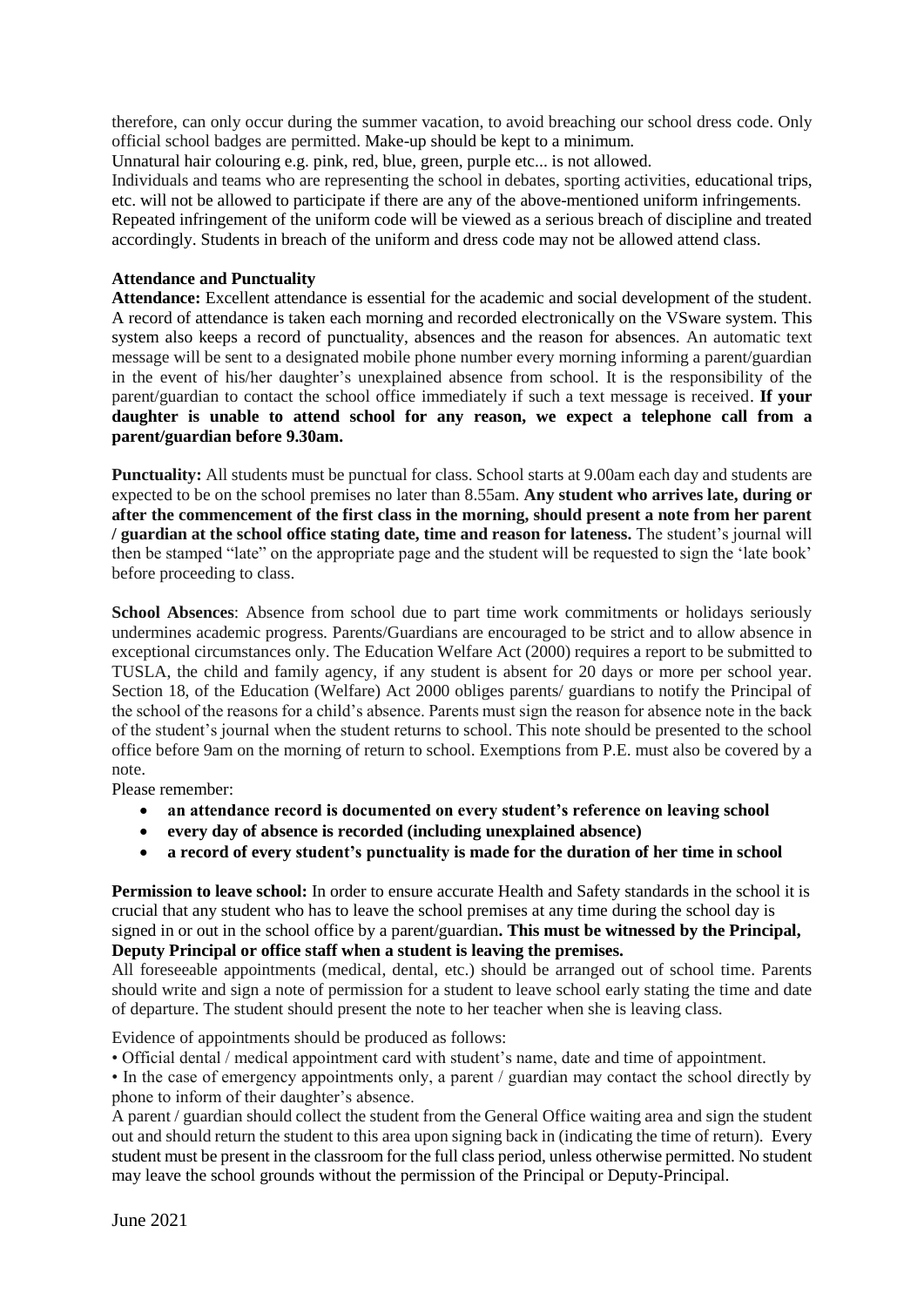**Accident and Sickness:** While the school has an overall concern for the general well-being of all students, the medical well-being of each and every student is primarily the responsibility of the parents/guardians. It should be noted that the Department of Education and Skills does not provide medical staff to schools. It is of utmost importance, therefore, that the school is able to make contact with parents/guardians in the case of illness. These may include home/work numbers for parents/guardians and the phone number of a person authorised by parents to take responsibility for the student in the case of a failure to make contact with parents e.g. relative or neighbour. If a pupil has a known medical condition, the school should receive all relevant information. The school expects a student to be well when she comes to school. A girl who is unwell should be kept at home.

In the case of illness during the school day, the procedure is as follows: the student must ask permission from the class teacher to leave class. The teacher must sign the student journal if permission is given. The student must then go directly to the waiting area at the general office. A parent/guardian is contacted. If no parent/guardian is available to collect the student and the student is deemed able, she will be asked to return to class. In the case of minor accidents, basic first aid may be administered (**N.B.**  Painkillers of any kind will not be dispensed). In the event of an emergency, an ambulance will be called. Please see Loreto College Mullingar's policy on administration of medication.

**Absence from school without permission:** School management will not accept responsibility for students who absent themselves from school for any purpose without prior permission from the school authorities. Once a student enters school at the start of the day, she may not leave without permission from a member of staff; doing so will be regarded as truancy. Students are not allowed leave school during lunchtime. Absence from classes or the school grounds without permission is a serious breach of discipline and may result in suspension.

## **Bullying**

Bullying is the willful desire to hurt, threaten or intimidate another person, in any way. Any form of bullying, is unacceptable and will be dealt with accordingly. It is essential that anyone, pupil or parent, who is aware that bullying is occurring, will make this fact known immediately. Any information received is acted upon with discretion and sensitivity. It is recognised that both bullies and their victims have issues which need to be addressed, and the co-operation of all parents is vital in dealing with this matter. All reported incidents of bullying will be recorded. Any act which endangers the health, safety and welfare of others in the school, will not be tolerated. Please see Loreto College Mullingar's Antibullying Policy.

## **School Journal**

**Each student must have a school journal with her at all times and have it available to be viewed by any teacher on request** as a means of checking and recording her progress.

It should be neat and tidy and free of graffiti. Inappropriate material may result in the journal being confiscated. Lost or damaged journals will have to be replaced at a cost of  $€10$ .

The purpose of the journal is to:

- Record homework, both written and oral, at the end of each class.
- Facilitate communication of relevant information between school and home. Therefore, **parents/guardians are requested to inspect and sign the Journal weekly.**
- Monitor attendance and punctuality, which is now a requirement under the Education Welfare Act 2000
- Monitor student behaviour
- Offer information of general interest to each student at this school.
- Record the school timetable.
- Inform parents and students of some school policies along with other important information about Loreto College. The Code of Behaviour is contained in the school journal. Other policies are available at the school office and on the school website.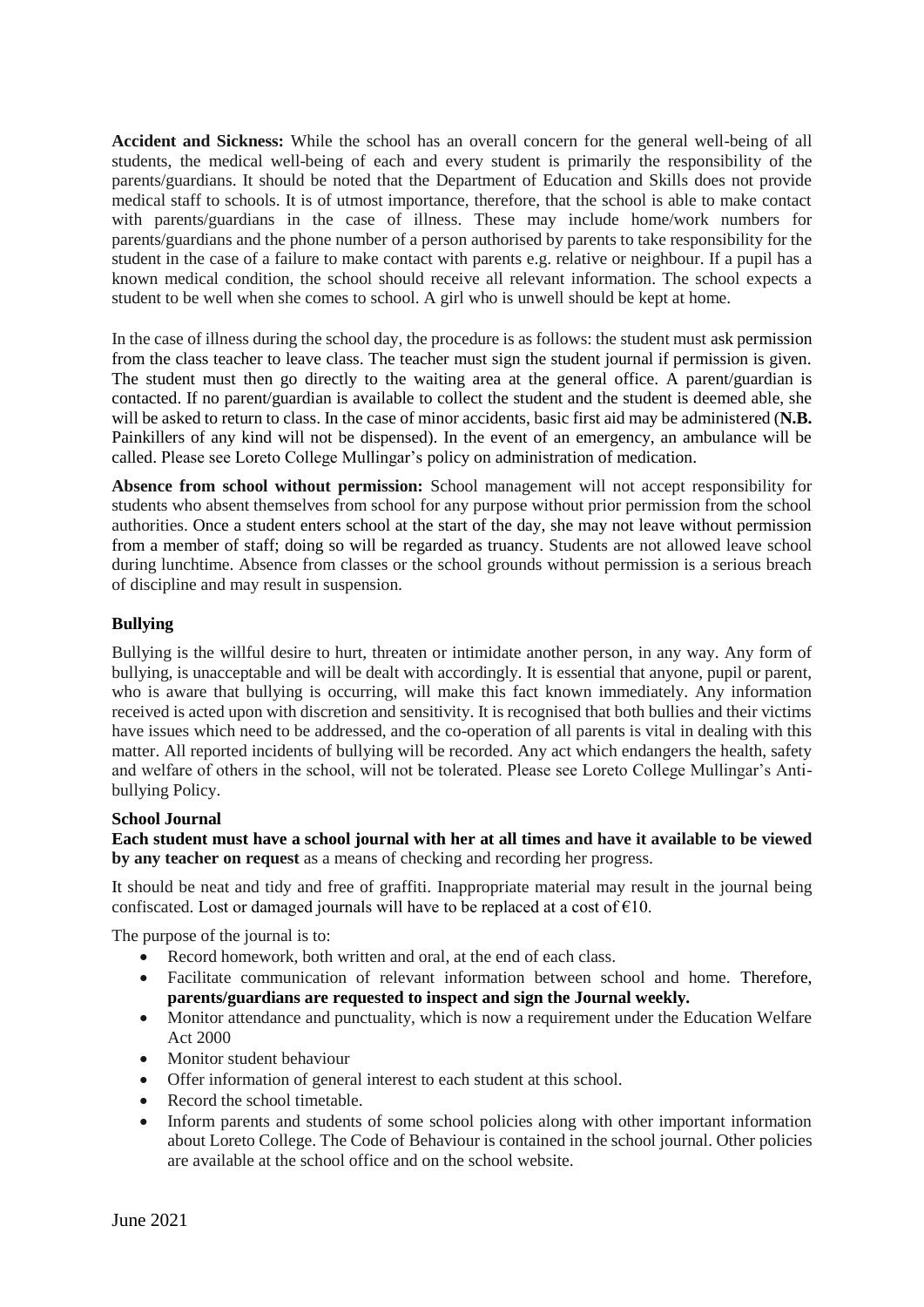## **Mobile Phones and Other Electrical Equipment**

While recognising their uses for parents, in particular for contacting daughters while travelling to and from school, the school authorities believe that mobile phones can act as a major distraction in the classroom environment and beyond. The school authorities would prefer if mobile phones were left at home, as the school is not in a position to take responsibility for lost, stolen or damaged mobile phones. **Any parent wishing to contact their daughter urgently should phone the main school number and messages can be passed on.** If students bring mobile phones to school, the phone must be powered off during the school day, except for morning break and lunch time. If a student uses her mobile phone or does not have it powered off, outside of morning break and lunch time, the phone will be confiscated for 3 school days. iPods, MP3 players and other musical devices are not allowed during class times. Use of camera phones or other electronic devices to take photos, or make recordings is an intrusion of individual privacy and is strictly forbidden. **Parents are asked not to request the return of the phone as it undermines school policy.** Noise from electronic devices should be kept to an acceptable level and not interfere with the comfort of others.

## **Smoking, Vaping and Illegal Substances**

Smoking is illegal in public places, such as schools. Students are not allowed to smoke or vape on school premises, on school grounds, on any school related activity or in school uniform. Breach of this rule will normally result in suspension as the appropriate sanction.

**Illegal substances and alcohol:** No student may possess, distribute, consume or be under the influence of alcohol or illegal substances during school hours or when involved in any activity organized by the school. Breach of this rule will result in immediate suspension by the Principal until the Board of Management considers the matter further. The Board of Management and the Gardaí will be informed. Distribution of drugs or alcohol may result in permanent exclusion. **Students must not be in possession of any substance or equipment which would potentially damage the health and safety of others.**

## **TEACHER RESPONSIBILITIES**

All teachers will conduct themselves in accordance with the Code of Professional Conduct for Teachers. The Code 'sets out the standards which are central to the practice of teaching and expected of registered teachers.' Each teacher is responsible for maintaining a positive teaching and learning environment in his/her classroom, based on mutual respect and is expected to have a system to promote positive behaviour and also procedures to deal with misbehaviour and breaches of class rules. Teachers set high expectations for student behaviour, have good class routines, give positive feedback about behaviour and model the behaviour that is expected of students. Teachers will ensure that students in their class are clear on the contents of the Code of Behaviour and the standards expected of them.

## **STUDENT RESPONSIBILITIES**

In Loreto College we seek to develop a sense of community that reflects the ethos of the Catholic School and the Loreto Philosophy of Education. This is a commitment to 'holistic development and to the achievement of the full potential of each student, particularly those who are disadvantaged or marginalised. It is a policy influenced by the gospel and conducted in an atmosphere of care, respect and joy'. To achieve this effectively we strive to foster a sense of order and discipline. Each student is expected to be attentive to her classwork and homework, to have all the specific requirements for each class and to be well behaved. Sanctions may have to be imposed in this context, but the ideal is that students will acquire the skills of self-discipline, consideration, co-operation and mutual respect that foster a good working and social environment. The Code will have regard to the rights and responsibilities of all parties concerned with the school: management, teachers, ancillary staff, students and their parents.

Each student is expected to contribute positively to the teaching and learning environment in every class and every teacher has the right to expect

1. Order and mutual respect

.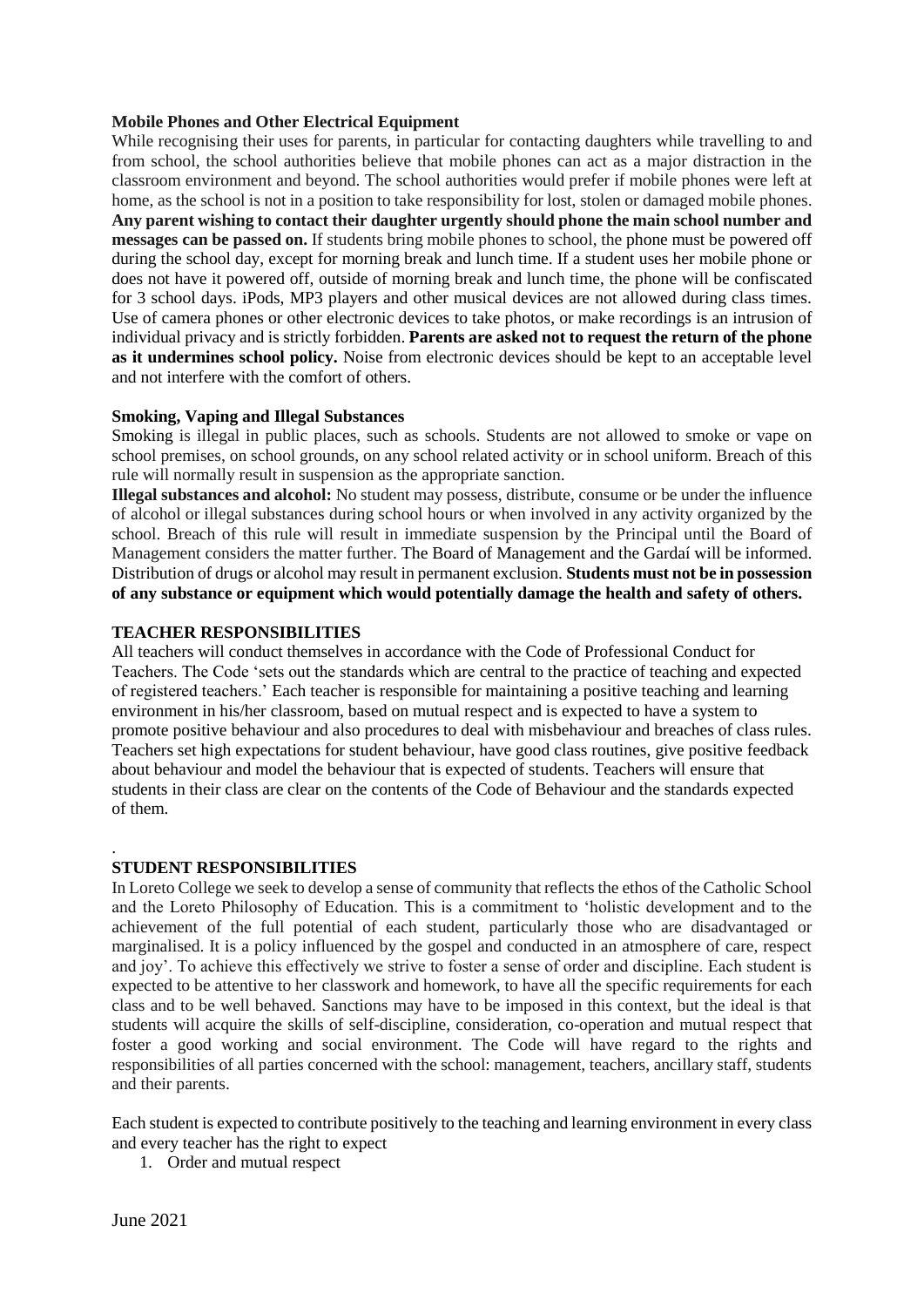2. Co-operation from students in the following of instructions to promote an atmosphere conducive to teaching and learning, which enables every student to reach her potential

- 3. Punctuality, excellent attendance and participation
- 4. All students coming to class with necessary journal, books, copies etc… and keeping all equipment neat and tidy
- 5. All class work and homework to be completed on time
- 6. Care and respect for all property and equipment in the school. This includes no eating or drinking in class. (These conditions may be reviewed in certain medical circumstances.) Chewing gum, smoking, vaping or banned substances are strictly forbidden.
- 7. Mobile phones and any other electronic devices to be powered off and out of sight
- 8. Uniform and dress code adherence

#### **Student Charter:**

#### **1. I will treat all school staff and all students with respect.**

#### **Why?**

- Because I should have consideration for others and be respectful in the way I speak to students and teachers
- Because it creates a better learning environment
- Because it is the teacher's right and duty to advise and correct me if I misbehave

#### **2. I will co-operate and follow the instructions of all staff members.**

#### **Why?**

- To maintain order and avoid disruption
- To create a better learning environment for all

#### **2a. I will follow all health advice and Covid 19 protocols and school procedures.**

#### **Why?**

To keep the school community safe.

#### **3. I will come to school and class on time every day**

#### **This means**

- If I miss school I will bring in a note, or doctor's certificate explaining why I was absent
- If I must leave school during the day I will have a note in my diary and be signed out by a parent/guardian
- That I will not waste time between classes
- I will not visit the locker room during or between classes without permission
- I should not need to take a bathroom break, as there are frequent official breaks throughout the day and leaving class disrupts teaching and learning.

#### **Why?**

- To do well in school it is necessary to attend every day
- The school is **legally entitled** to an explanation for absences
- Being late causes disruption to the teacher and other students trying to learn

## **4. I will have my journal, books and all equipment that I need for each class and I will keep my books neat and tidy**

**Why?**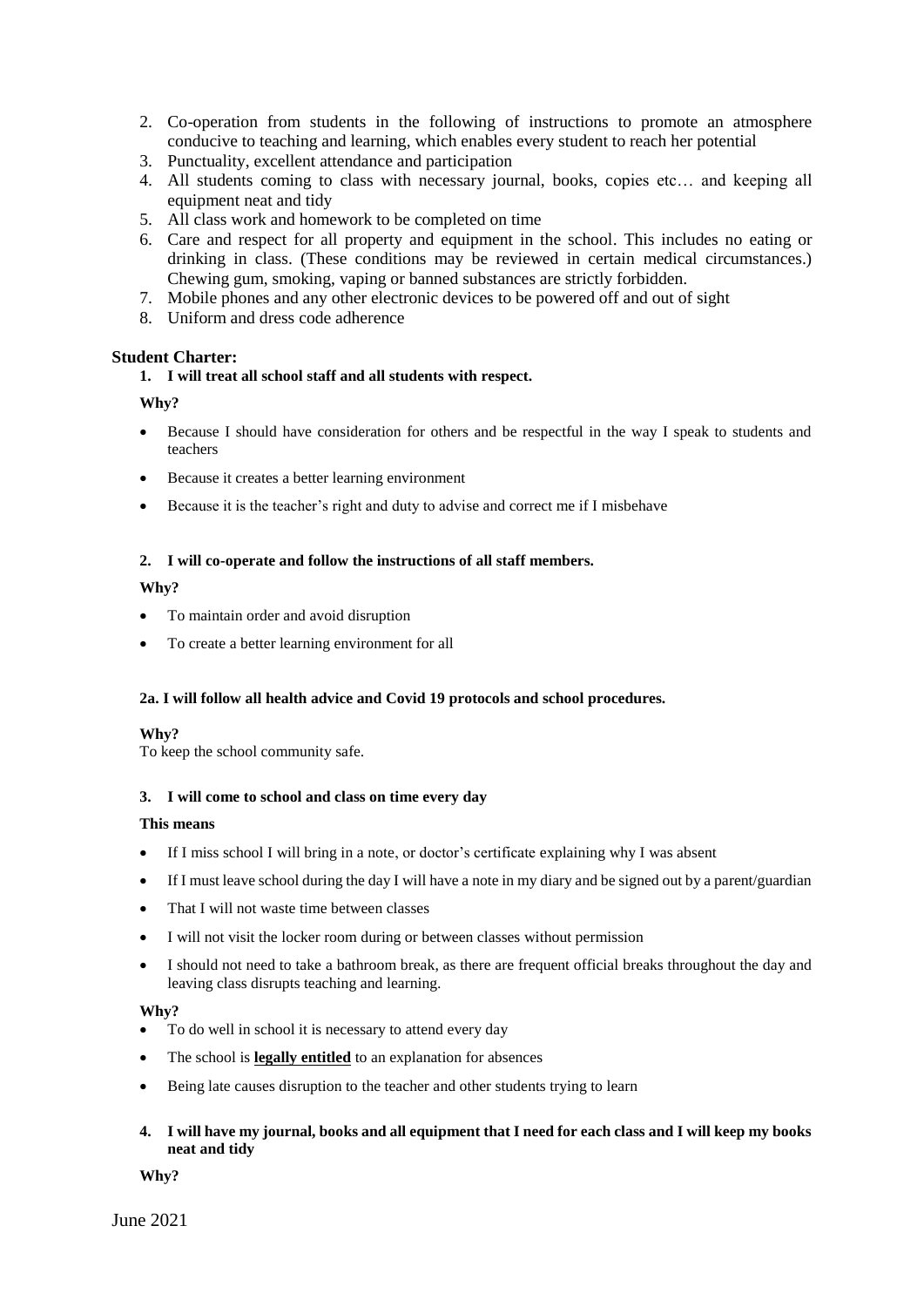- So that I can benefit fully from each class
- It wastes class time if I have not got my books and materials

#### **5. I will do my homework and class work**

#### **This means**

- I will listen to the teachers and I will not disturb the class
- I will do both written and learning homework
- I always carry my journal and write my homework in it
- I get my journal signed weekly by my parents and class tutor

#### **Why?**

- The teacher is there to help me
- It is unfair to others who wish to learn if I disrupt the class
- Doing my class work and homework helps me to learn and do well in examinations
- Getting my journal signed allows my parents to see how I am progressing

#### **6a I will respect all property and equipment in the school**

#### **This means**

- I will not damage my own, other students or teachers' property in any part of the school and its grounds
- I will not litter any part of the school and its grounds
- I will not take anything that does not belong to me

#### **Why?**

- Damage to property costs money to repair, which could be better spent on other school items
- This equipment is needed in order to learn in class
- Damage to fire equipment could risk lives

# **6b I will agree not to chew gum, smoke or bring banned substances onto school premises**

## **Why?**

- Chewing gum damages property
- Smoking is very bad for my health and it is illegal to smoke in a public place
- For my own safety and the safety of others

## **7. I will switch off my mobile phone and any other electronic device during the school day (except for morning break and lunchtime)**

#### **Why?**

- Mobile phones and other electronic devices cause too many disruptions in school
- Camera phones and other electronic devices can impinge on the privacy of others

## **8. I will follow the school's Uniform and Dress Code**

#### **This means**

- I will enter and leave school in my full school uniform
- All students must have uniform jacket. Only the school jacket may be worn to or from school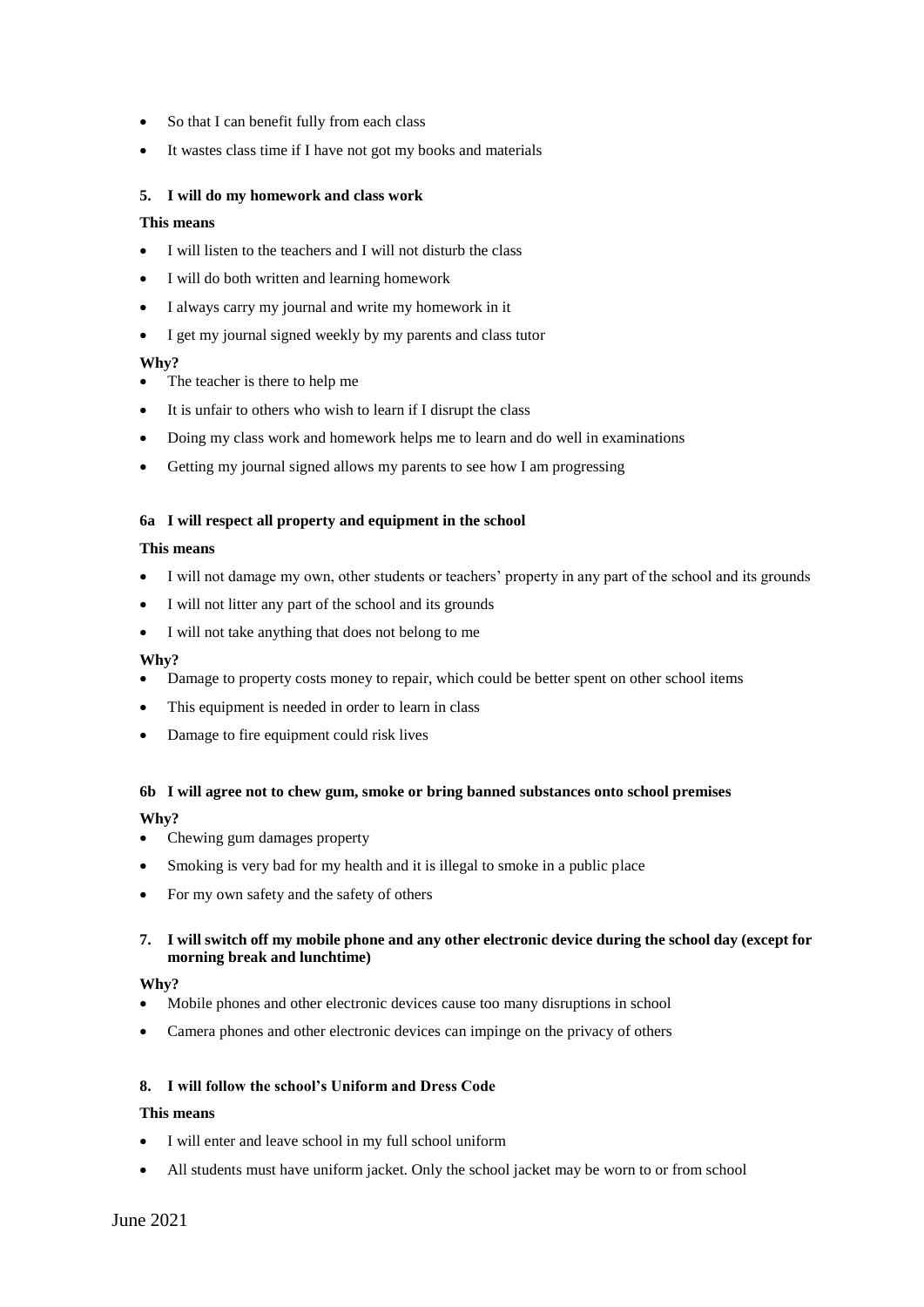- Uniform shoes must be worn to and from school and in school at all times except when actively participating in sport (it makes everyone equal and eliminates competition and it gives students a sense of belonging and identity)
- If I wear earrings I will wear stud earrings only. I will not wear any form of facial piercing (including tongue and upper ear piercing) as it is a health and safety risk in school
- Full P.E. uniform for Juniors

**Why?**

- When I wear my school uniform well it sends out a positive message about me and my attitude to school
- Visitors and the general public gain a positive perception of the school when I present myself well.

## **WAYS IN WHICH THE SCHOOL RESPONDS TO UNACCEPTABLE BEHAVIOUR**

SPHE class provides a forum for discussion which helps young people understand the need for positive behaviour, the effects of negative behaviour and the need to learn from these behaviours.

The student journal records all behaviours and efforts of the students on a daily and weekly basis. This is co-signed by Form Teacher and parent and therefore is a valuable communication tool between home and school.

Each class has a Form Teacher and Year Head who have both a pastoral and disciplinary role.

The school follows the agreed Code of Behaviour in relation to unacceptable behaviour. Students are referred to both Guidance Counsellors and School Chaplain where deemed necessary. Support from outside agencies including NEPS, NEWB and HSE provide additional expertise for students, their families and the school.

#### **Examples of Serious Breaches of School Discipline:**

- Breach of Covid 19 protocols and school procedures.
- Bullying (see Anti-Bullying Policy)
- Preventing teaching and learning and interfering with fellow students right to learn
- Showing disrespect to staff members
- Forging signatures of parents/guardians or teachers
- Defacement/damage of property
- Smoking/Abuse of substances
- Missing school/class without appropriate authorisation
- Cheating or copying at exams
- Unruly, threatening or violent behaviour
- Failure to attend detention
- Failure to hand up mobile phone
- Failure to produce journal when asked
- Any action that puts the health and safety of staff and students at risk.
- Persistent misconduct in the following areas:
	- o Failure to present homework/copying of homework
	- o Failure to have correct books for class
	- o Punctuality offences
	- o Failure to wear proper school uniform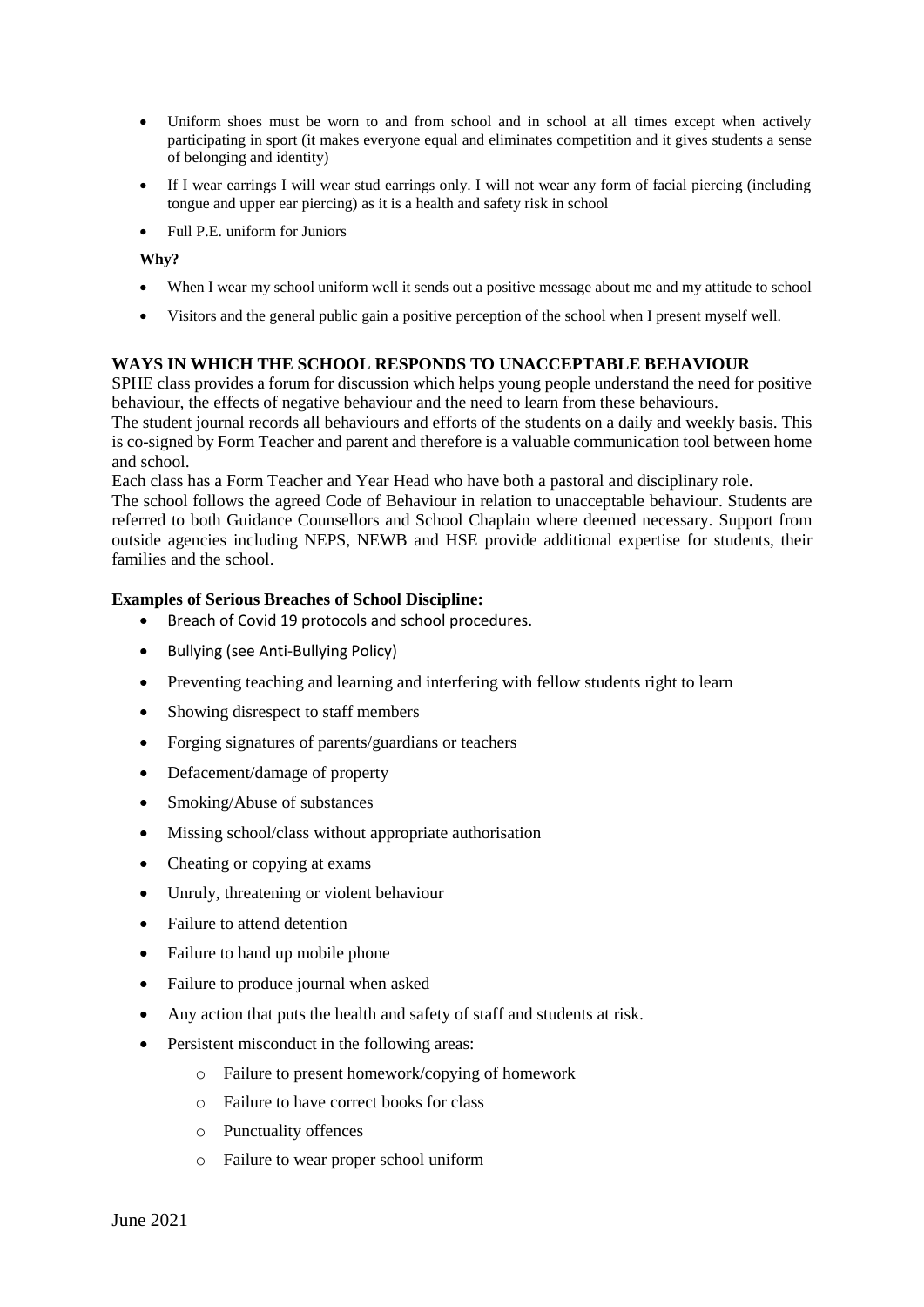- o Failure to provide relevant notes
- o Failure to have journal signed
- o Causing litter

The above list is not exhaustive.

#### **Specific referrals and sanctions**

Sanctions are applied in a proportionate manner for breaches of school regulations and misconduct. The school views the support of parents as essential in our series of sanctions that are designed to amend unacceptable behaviour, to develop a sense of responsibility and give the student an opportunity to reflect on the link between her action and its consequences.

| <b>Referrals to Staff</b> | <b>Sanctions</b>                                             |
|---------------------------|--------------------------------------------------------------|
| Year Head                 | Verbal warning                                               |
| Deputy Principal          | Note in journal                                              |
| Principal                 | Parent Alert Letter (PAL), sent by class teacher             |
|                           | <b>Friday Detention</b>                                      |
|                           | Student placed on report for 1 week (this may be extended,   |
|                           | if necessary)                                                |
|                           | Meeting with parent(s)/guardian(s)                           |
|                           | Repeated breach of school rules may result in suspension     |
|                           | Exclusion is considered when there is a very serious breach  |
|                           | of school rules or when a student's behaviour endangers      |
|                           | the well-being of others or interferes in a serious way with |
|                           | teaching and learning                                        |

#### **PARENTAL RESPONSIBILITIES**

Parental co-operation and support is fundamental to the implementation of the Code of Behaviour. Parents will be made aware of the school's Code of Behaviour at a meeting with incoming Parent(s)/Guardian(s) and are asked to sign the Code of Behaviour on enrolment and in their daughter's journal each year. In doing so, it is established that Parent(s)/Guardian(s) are acknowledging acceptance of the Code of Behaviour and that they will make every effort to ensure that their daughter complies with every aspect of the code. Loreto College Mullingar welcomes communication with parent(s) / guardian(s). If parents /guardians have any queries and concerns about their daughter's progress, participation and performance they should contact the school office where the appropriate referral will be arranged.

Loreto College Mullingar strongly supports the Parents' Advisory Council in providing information on a wide variety of issues relevant to the parenting of young people.

## **Expectation of Parents**

Since the primary responsibility for the education of their daughter(s) rests with parents we encourage you to take an active role in the life of the school by:

• Supporting all school policies including uniform, behaviour, homework, mobile phones, attendance, punctuality etc...

• Supporting the staff in their efforts to promote the moral welfare and academic progress of your daughter(s).

- Attending parent/teacher meeting each academic year.
- Ensuring that there is a good environment for homework.
- Supporting your daughter in her social development by providing boundaries around activities that would interfere with successful application to study and homework.
- Keeping regular contact with school concerning the development of your daughter.
- Giving financial support where possible to the ongoing development of the school
- Supporting the work of the Parents' Advisory Council.